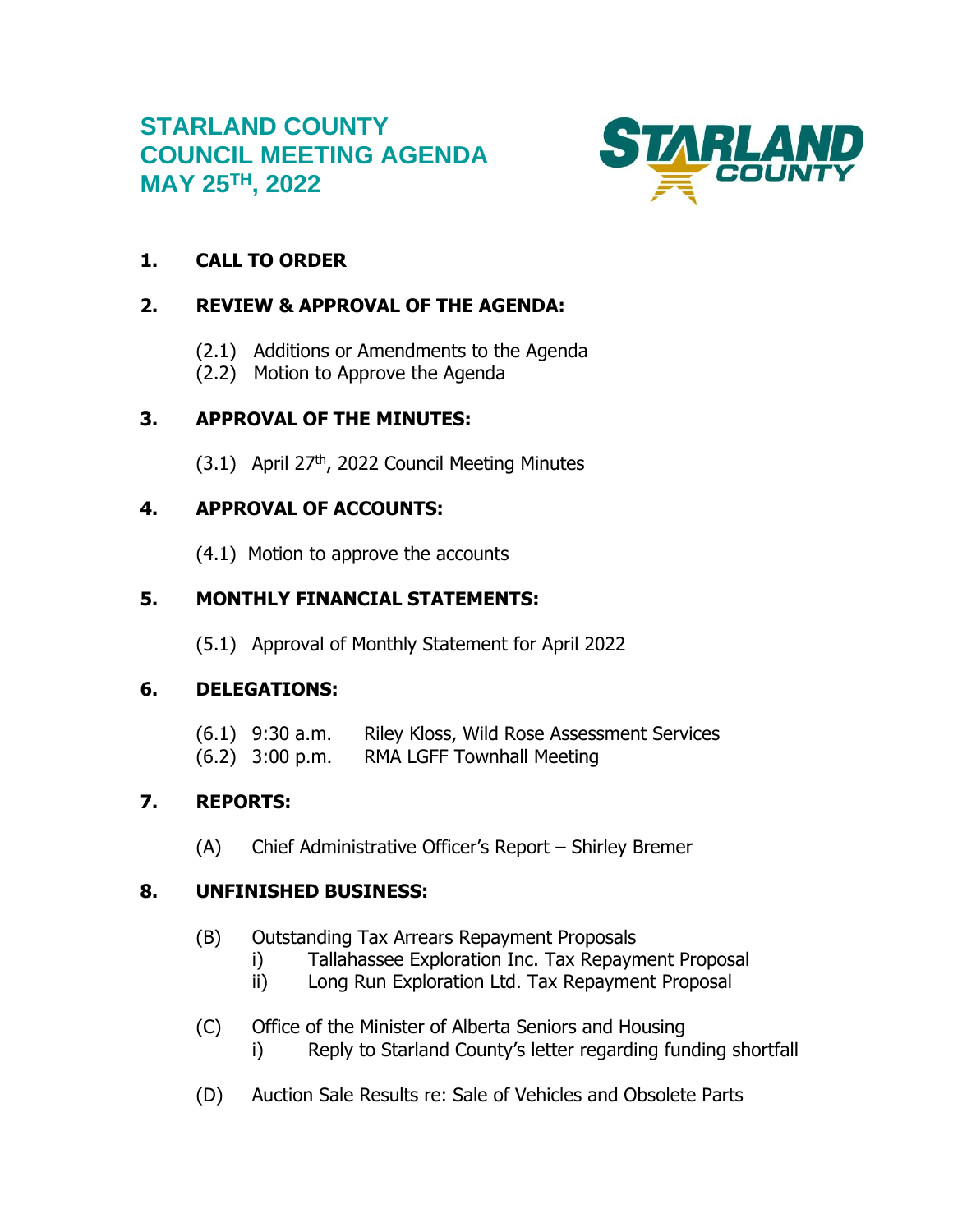## **8. UNFINISHED BUSINESS CONTINUED:**

- (E) Community Appreciation Initiative Policy
	- i) Banners Displayed

## **9. NEW BUSINESS:**

- (F) Wild Rose Assessment Presentation **(Delegation)**
- (G) 2022 Municipal Budget Adoption Final Draft
	- i) 2022 Draft Final Budget Overview
	- ii) 2022 Budget Estimates (Approval of Final Draft Budget)
		- Adoption of Operation Budget [242(1) M.G.A.]
		- Adoption of Capital Budget [245 M.G.A.]
	- iii) Bylaw 1186 2022 Property Taxation Bylaw  $[353(1)$  M.G.A.
	- iv) Alberta School Foundation Fund Motion to approve requisition payments
- (H) RMA Local Government Fiscal Framework (LGFF)
	- i) Member Townhall on Wednesday, May  $25<sup>th</sup>$  from 3:00 to 4:00 p.m.
	- ii) LGFF Engagement Survey (Deadline is June 13, 2022)
- (I) RMA Intermunicipal Collaboration Framework (ICF) Member Survey (Deadline is Friday, June 3, 2022)
- (J) Drumheller Club Volleyball re: Request for Financial Support
- (K) Farmer's Gravel Days
	- i) Set Dates and Stockpiles
		- July 13 & 14, 2022 at Moench Stockpile & July 15, 2022 at Scollard Stockpile
- (L) Change of Meeting Dates for July & August
	- i) July 13  $\&$  27 Cancelled and Replaced by July 20<sup>th</sup>?
	- ii) August 10 & 24 Cancelled and Replaced by August  $17<sup>th</sup>$ ?
- (M) Drumheller Area Health Foundation re: Invitation to attend AGM on June 22, 2022 at 5:30 p.m. at the Newcastle Hall in Drumheller i) RSVP by June  $15<sup>th</sup>$  with contact information
- (N) RMA Scholarship Advertisement
- (O) Councillor / Employee Long Term Service Awards for 2022